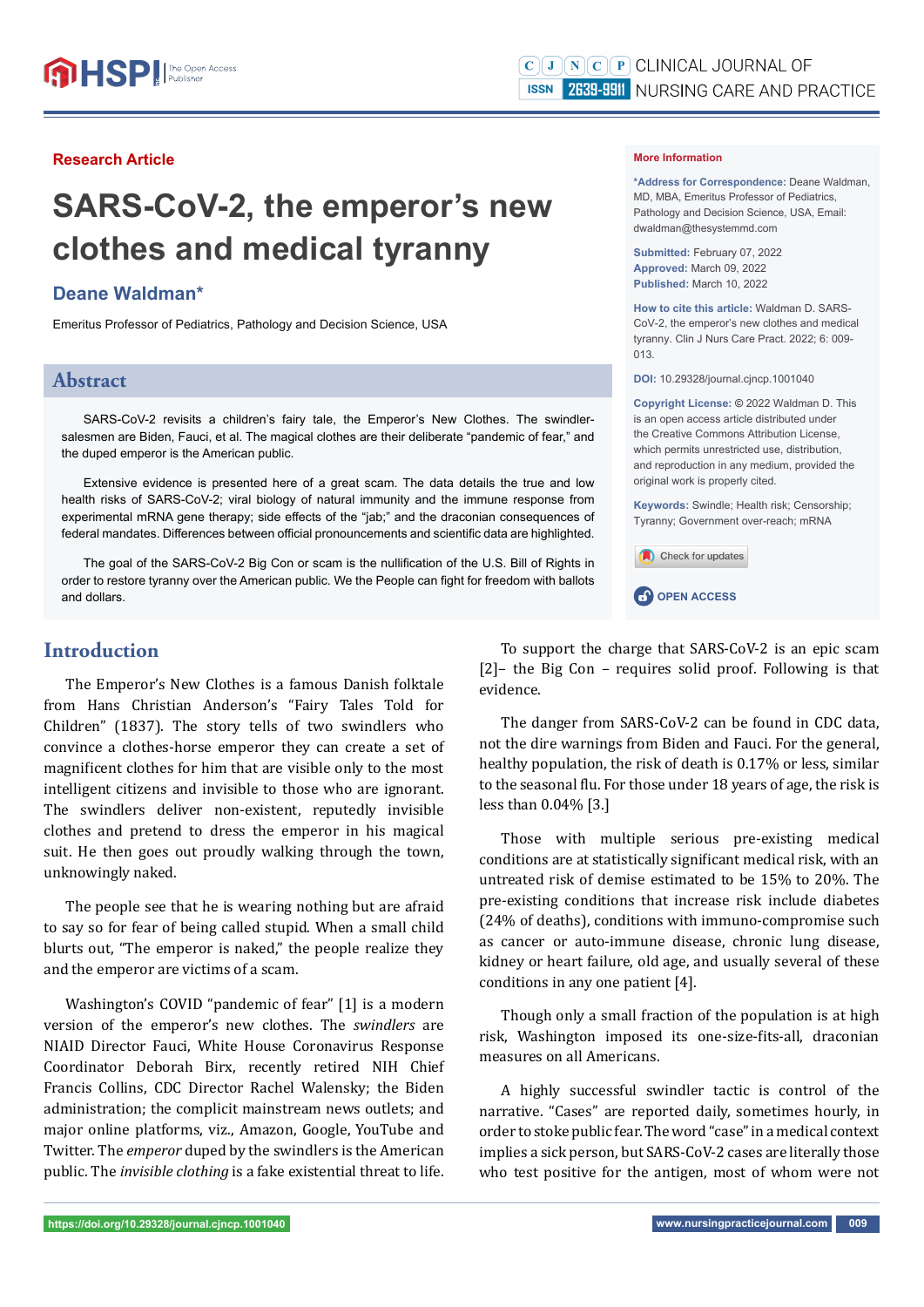sick at all. A Stanford study early in the pandemic suggested there were 50 to 85 times are many "cases" (positive tests) as were being reported [5]. If this is true, the actual rate of illness and death is much, much lower than noted above and orders of magnitude below what is implied in Washington pronouncements such as President Biden's prediction that winter 2021-2022 would be a "season of illness and death."

During the ϐlu seasons of 2017-2018 and 2018-2019, the CDC reported 48.8 million and 42.9 million cases respectively. Over 22 months, CDC reported 57.9 million cases of SARS-CoV-2. During a similar time interval, 91.7 million cases of flu were reported. How many more cases of flu would have been reported if they had tested for flu the same way as we now test for SARS-CoV-2?

One of the more egregious swindler deceptions is the listing of 829,740 "COVID deaths," implying these individuals died because they were infected with SARS-CoV-2. Autopsy data and medical demographics indicate that only 12 % to 23% respectively of those who died with a positive test died *because of* the infection [6-8]. The majority succumbed to their pre-existing conditions. Not because of the virus. In one instance, the victim of a motorcycle crash was listed as a COVID death because he had the antigen in his blood [9].

Washington's mandatory mRNA injection is gene therapy, a new technology never before used as a population vaccine. It is unlike all the other common vaccines such as polio, DPT, and MMR. Though approved by the FDA, mRNA vaccination technology is literally experimental. *There are no, repeat NO, long-term, or even moderate-term data*.

There are isolated reports after mRNA injections of blood clots, heart inflammation, and sudden death, especially among male teenage athletes [10-14]. Information about adverse complications has been under-reported to VAERS (Vaccine Adverse Event Reporting System) and downplayed by the government [15]. VAERS is notorious for undercounting adverse effects [16].

Pfizer and Moderna assured the public their mRNA vaccines were 94% - 96% "effective." The public took that to mean the jab would stop infection, illness, and death in 94% - 96% of the people. The pharmaceutical companies measured only the appearance of antibodies in the blood, not the clinical benefits the public was led to expect.

Agencies such as CDC, FDA, and OSHA obscure the facts, bury data about side effects, change definitions, and alter how they measure SARS-CoV-2. The goal is to keep the public believing official pronouncements of the grave danger that only government can prevent [17-20].

For decades, medical science has known what happens after viral infection. The immune system first creates antibodies that fight the infection. Then, T- and B-cells join

the response as killer cells [21]. These cells provide longterm memory against the virus as the antibodies fade over time. This process is called natural immunity.

Both Biden and Fauci promised that universal vaccination would stop the virus and protect us. Clinical data disproves this. Vaccinated persons commonly become infected and can often spread the virus. Those who develop natural immunity are less likely to become ill or die than the vaccinated [22- 25]. For those at high risk who have natural immunity, the addition of vaccination may add a small additional protective element.

Despite official hit-pieces published by the complicit media denying the efficacy or even the existence of natural immunity, in vitro and in vivo studies confirm that natural immunity is much more protective than the mRNA jab [26- 28].

The reason that natural immunity is more protective is well-established viral biology. Viruses like SARS-CoV-2 have many spike proteins extending from the membrane surface. The mRNA vaccine teaches the immune system to recognize and react to one of those spikes. Post-infection acquired (natural) immunity recognizes and reacts to each and every one of the protein spikes.

If a viral mutation deletes the one spike that the mRNA codes for, the immune system will not recognize the new SARS-CoV-2 variant, will fail to initiate an immune response, and thus will not protect the individual from infection or illness.

Despite all the previous medical knowledge and the recent data about SARS-CoV-2, notwithstanding the very low, flulevel health risk to the general population, Washington has implemented a series of unnecessary, ineffective, draconian, and unconstitutional mandates.

- Washington's social isolation amounts to placing every American in solitary confinement, in contravention of the Fifth Amendment.
- Progressives locked down small businesses, theaters, restaurants, stadia, and other gathering places, thus nullifying the First Amendment's "right to assemble" [29].
- Under swindler orders, the complicit news outlets, social media, search engines, and even whole states, viz., California Assembly Bill 2098 [30], censored people and writings that disputed the official narrative, labeling them "misinformation." Free speech as guaranteed by the First Amendment has been subverted.
- Plans are in place to incarcerate unvaccinated Americans in internment camps just like the U.S. did to Japanese-Americans during World War II, and as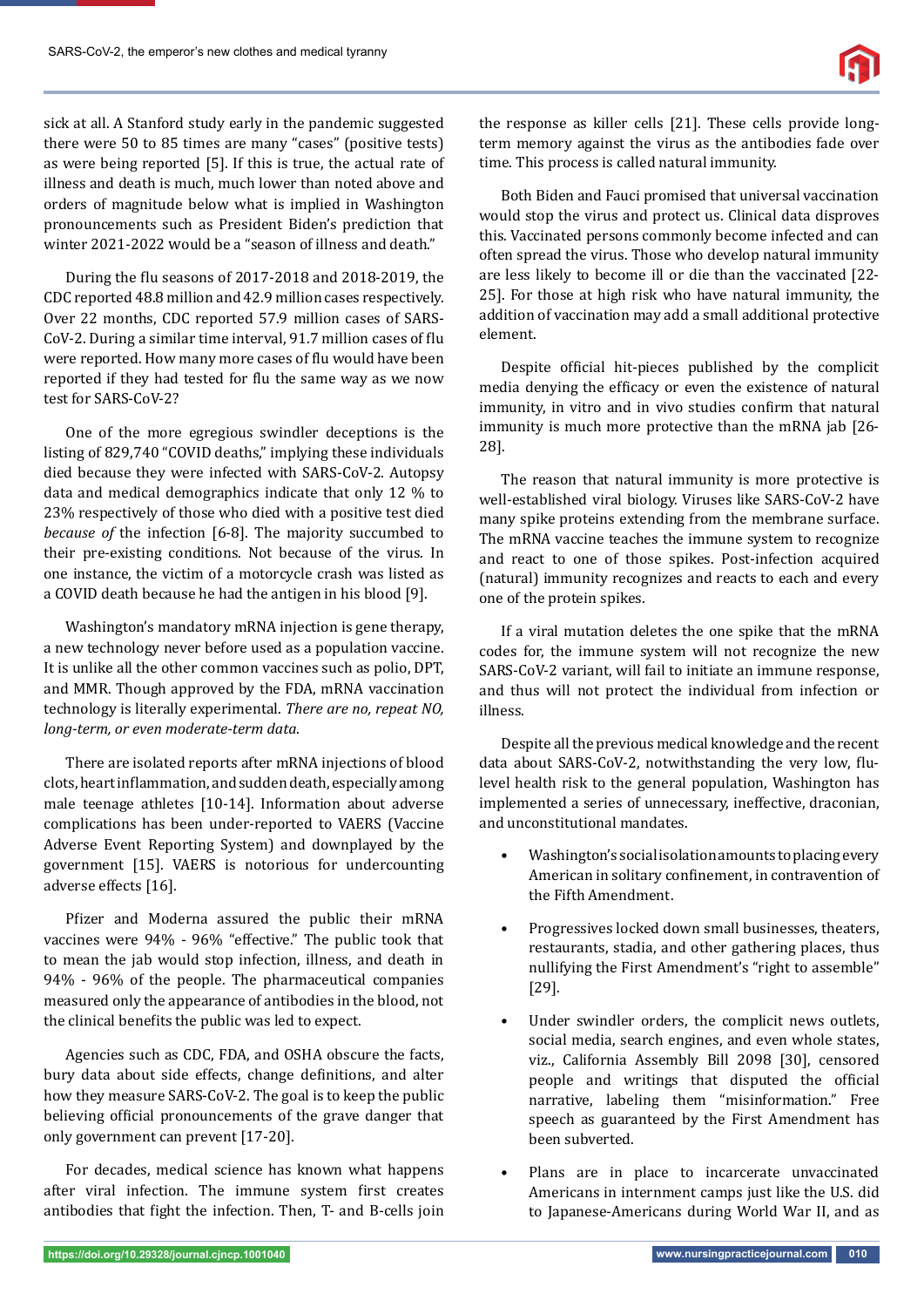

Australia is doing now to vaccine-refusers [31,32]. This is an obvious violation of the Fourth Amendment.

- The CDC and FDA prohibitions against therapeutics like Ivermectin and Hydroxychloroquine and Biden's restricting monoclonal antibodies to Democrat-led states allow federal bureaucrats to practice medicine and ration care. This is illegal, immoral, and contrary to the Tenth Amendment [33-36].
- The mandate to vaccinate with experimental gene therapy (mRNA) is the Biden administration's most strictly enforced order [37]. This order violates both the Tenth Amendment and the Nuremberg Code, which requires patient consent for any experimental procedure.

Penalties for failure to obey the swindlers' illegal, unconstitutional orders include public shaming, cancelation, loss of employment, denial of medical care, loss of liberty, fines, and possible involuntary incarceration [31,32,38,39].

The staggering cost of mandates is largely ignored or downplayed. Deaths tied to social isolation are up, in the elderly as well as teenage suicides. So too crime and drug usage have increased dramatically. Mental health has declined as have opportunities to learn for school-age children [40]. Economic losses, particularly in small businesses, are massive [41].

Based on direct examination of the facts, i.e., scientific data and clinical experience, several conclusions are clear.

First, those currently in authority behave contrary to their repeated assertions that, "They follow the science," and "I represent science" (Fauci, Nov. 30, 2021). Their posture and policies are *anti-scientific*. The foundation of scientific inquiry is the testing of different ideas and dialogue among those with alternate views and data. The swindlers aggressively suppress the basis of the scientific method: disagreement, discourse, and dialogue.

On Oct. 8, 2020, then NIH Director Francis Collins wrote to NIAID Director Fauci the following. "This proposal from the three fringe epidemiologists who met with the Secretary seems to be getting a lot of attention - and even a co-signature from Nobel Prize winner Mike Leavitt at Stanford. There needs to be a quick and devastating published takedown of its premises. I don't see anything like that online yet - is it underway?" [42,43].

The three "fringe epidemiologists" are faculty members at Harvard, Stanford, and Oxford. The "proposal" was the Great Barrington Declaration, which now has nearly 1 million physician signatories.

Based on the evidence, SARS-CoV-2, also called COVID-19, is simply a "new flu." It is just as dangerous to the general population as the seasonal flu, no more, no less. The H1N1 pandemic of 2009 was truly dangerous only to one group: the very young [44]. Likewise, SARS-CoV-2 is a significant health risk to a different group: the very old and those with multiple serious pre-existing medical conditions. For most people and especially children, SARS-CoV-2 is not a significant health hazard. And like the flu, SARS-CoV-2 can mutate into more contagious, less harmful strains, viz., omicron (presumably the thirteenth round of mutation) [45].

Attempts to recognize SARS-CoV-2 as the new flu have been labeled misinformation, denigrated, and censored. People who write anything counter to the official narrative have been canceled, such as Robert Malone, one of the architects of mRNA vaccination technology.

Based on the evidence, those in authority have purposefully ignored, distorted, censored, and fabricated data to advance their agenda [15]. Rather than "following" or "representing" science," they have perverted the scientific method by enforcing a single view.

The swindlers posit that SARS-CoV-2 is like Ebola or bubonic plague [46]. This is the Emperor's New Clothes revisited. Americans need to recognize the swindle in play.

Based on their statements and actions, the swindler authorities have proven to be untrustworthy. You review the actual data, don't accept what the swindlers say the data means. Trust only yourself. You decide what is true, what is false, and what is best for you. When necessary, use the courts to get the care you need [47] or simply to keep your job.

Based on the evidence, there is no scientific justification for the mandates: to mask, to socially distance, to remain unemployed, to vaccinate, or to get boosters.

Note progressives' hypocrisy. They exclaim, "My body, my choice," just not when it comes to vaccination. There, obedience is key, even though their vaccine mandate subverts individual medical autonomy. By law, the only people involved in medical decision-making are the patient and the patient's chosen physician. Washington cannot, or more precisely *should not*, tell your doctor what he or she can and cannot do for you.

In the emperor's new clothes, the swindlers wanted to gain a monetary reward. With the SARS-CoV-2 scam, Washington wants to gain powers that are denied by the Constitution. They seek to restore a tyranny we rejected in 1776. Then, the tyrants were King George III and the British aristocracy. Today, the wannabe tyrants are King Biden, progressive politicians and bureaucrats, and the corporate moguls: big pharma, mainstream media, and big tech. Their touted justification is the need to defeat a grave health threat, a false threat they manufactured.

The proper response to the great swindle must come from We the People. Grassroots protests breaking out in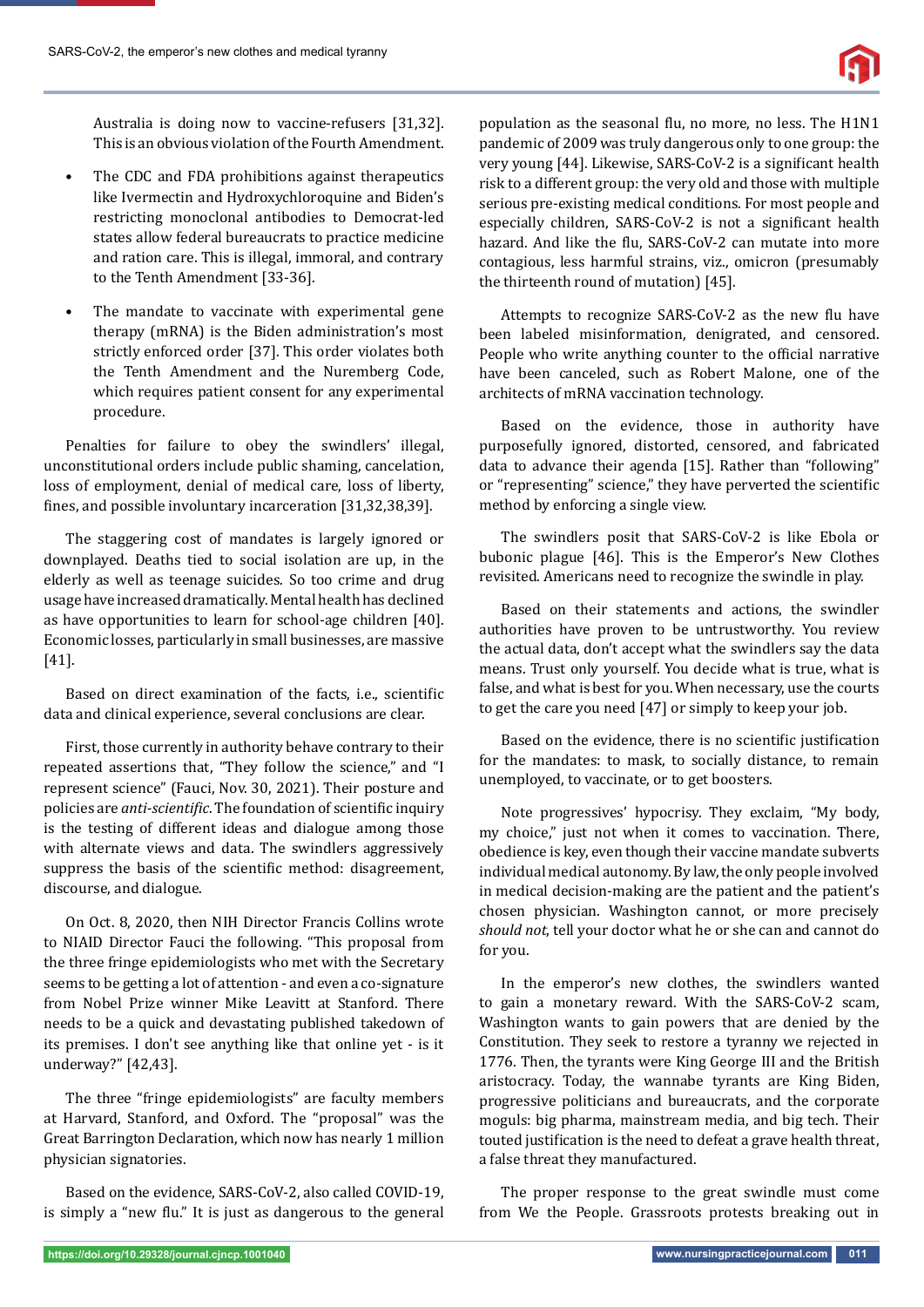

the U.S. and other countries confirm the fact that Americans and other freedom-loving people do not accept government authoritarians, elected or appointed, who tyrannize us [48- 51].

There are two powers are available to the public: votes and dollars. Elect only those individuals who follow the rule of law, who uphold the Constitution, and who actually protect your freedoms, rather than mouth the right platitudes. Spend your dollars with businesses that reflect your values. Withhold support from those who denigrate the U.S.A. or who go along with the swindlers' mandates.

## **References**

- 1. Van Brugen V, Jekielek J. COVID-19 a Pandemic of Fear 'Manufactured' by Authorities: Yale Epidemiologist. EpochTimes.com. 2021. https://www.theepochtimes.com/covid-19-a-pandemic-of-fearmanufactured-by-authorities-yale-epidemiologist\_4106244.html?utm\_ source=newsnoe&utm\_medium=email&utm\_campaign=breaking-2021-12-05-1&est=RTtQJfRkhE05honRcwLgCXmdunTHp%2BsnTM TsUkFtbcTb3U%2BkH%2FI%2BZ7PzeVuiBM%3D
- 2. Waldman D. The COVID Scam: The Progressive Path to Power, and Tyranny. American Thinker. 2021. https://www.americanthinker.com/ articles/2021/12/the\_covid\_scam\_the\_progressive\_path\_to\_power\_ and\_tyranny.html
- 3. Waldman D. Important COVID-19 science the public should know. The Hill. 2020. https://thehill.com/opinion/healthcare/519990 important-covid-19-science-the-public-should-know
- 4. National Institutes of Health. Most COVID-19 hospitalizations due to four conditions. 2021. https://www.nih.gov/news-events/nih-researchmatters/most-covid-19-hospitalizations-due-four- conditions
- 5. Bendavid E, Mulaney B, Sood N, Shah S, et al. COVID-19 Antibody Seroprevalence in Santa Clara County, California. International J Epidemiol. 2020. https://www.medrxiv.org/content/10.1101/2020.04. 14.20062463v2
- 6. Editorial staff. Italy: Only 12% of "Covid19 deaths" list Covid19 as cause. Off-Guardian.org. 2020. https://off- quardian.org/2020/03/23/ italy-only-12-of-covid19-deaths-list-covid19-as-cause/
- 7. Morbidity and Mortality Weekly Report. Preliminary Estimates of the Prevalence of Selected Underlying Health Conditions Among Patients with Coronavirus Disease 2019 — United States. 2020. https://www. cdc.gov/mmwr/volumes/69/wr/mm6913e2.htm?s\_cid=mm6913e2\_x
- 8. Mercola J. The Truth Is Coming Out About COVID Deaths. 2022. https://www.theepochtimes.com/the-truth-is-coming-out-about-coviddeaths\_4309806.html
- 9. Dyrda L. Florida COVID-19 fatalities data included man who died in motorcycle accident. Becker's Health IT. 2020. https://www. beckershospitalreview.com/healthcare-information-technology/ florida-covid-19-fatalities-data-included-man-who-died-inmotorcycle-accident.html
- 10. Katella K. The Link Between J&J's COVID Vaccine and Blood Clots: What You Need to Know. Yale Medicine. 2021. https://www. yalemedicine.org/news/coronavirus-vaccine-blood-clots
- 11. Witberg G, Barda N, Hoss S, Richter I, et al. Myocarditis after Covid-19 Vaccination in a Large Health Care Organization. N Engl J Med 2021; 385: 2132-2139. https://www.nejm.org/doi/full/10.1056/NEJMoA2110737
- 12. Montgomery J, Ryan M, Engler R, et al. Myocarditis Following Immunization With mRNA COVID-19 Vaccines in Members of the US Military. JAMA Cardiol. 2021; 6: 1202-1206. https://jamanetwork.com/ journals/jamacardiology/fullarticle/2781601
- 13. Real Science. 445 Athlete Cardiac Arrests, Serious Issues, 261 Dead, After COVID Shot. 2022. https://goodsciencing.com/covid/athletessuffer-cardiac-arrest-die-after-covid-shot/
- 14. Arora R. The Truth About Vaccine-induced Myocarditis. Epoch Times. 2022. https://www.theepochtimes.com/mkt\_morningbrief/ the-truth-about-vaccine-induced-myocarditis\_4220643.html?utm\_ source=morningbriefnoe&utm\_medium=email&utm\_campaign=mb-2022-01-19&mktids=31927f2fedeaf8a53e9b5c90ff 70105a&est=ILt% 2F6ZX4bcBQRfXP9j%2FyR49dLQFi4i6okk%2F7m9ObBPw7rIIHwa T84dMBZBQUB9Y%3D
- 15. Svab P. Researcher Calls Out Censorship After Journal Pulls COVID-19 Vaccine Adverse Events Analysis. Epoch Times. 2022. https:// www.theepochtimes.com/researcher-calls-out-censorship-afterjournal-pulls-covid-19-vaccine-adverse-events- analysis\_4221081. html?utm\_source=morningbriefnoe&utm\_campaign=mb-2022-01- 20&utm\_medium=email&est=%2F7PAdCis%2FBaqUZpwsGpLc57b vDzv4oaEY7 UcGwh8RMlV8CdD%2BMHB7lugmjCvA6A%3D
- 16. Cunningham A. US government website for collecting adverse events after vaccination is inaccessible to most users. Bri Med J. 2017; 357: J2449. https://doi.org/10.1136/bmJ.J2449
- 17. All Sides. FDA Says It Now Needs 75 Years to Fully Release Pfizer COVID-19 Vaccine Data. 2021. https://www.allsides.com/news/2021- 12-08-1553/fda-says-it-now-needs-75-years-fully-release-pfizercovid-19-vaccine-data
- 18. Stieber Z. 2021. Fauci: Definition of Fully Vaccinated Will Be Changed. EpochTimes.com. 2021. https://www.theepochtimes.com/mkt \_breakingnews/fauci-when-not-if-definition-of-fully-vaccinatedwill-change\_4146012.html?utm\_source=newsnoe&utm\_medium =email&utm\_campaign=breaking-2021-12-08-4&mktids=067d64d60c 4ea8e1a6896f29633f9243&est=daIkatBfS2G9Cm9A%2Fg%2Bgn1W TZMVgJR1bQMhK4tXfz6Fnf0yhn91Q2%2BoomVY1QtU%3D
- 19. Camero N. Why did CDC change its definition for 'vaccine'? Agency explains move as skeptics lurk. MiamiHerald.com. 2021. https://www. miamiherald.com/news/coronavirus/article254111268.html
- 20. Miller A. Video: CDC starts doing funny math to try & save Joe Biden. FearandBlood.com. 2022. https://fearandblood.com/national/videocdc-starts-doing-funny-math-to-try- save-joe-biden/
- 21. LeBert N, Tan A, Kunasegaran K, Tham C, et al. July 15, 2020. SARS-CoV-2-specific T cell immunity in cases of COVID-19 and SARS, and uninfected controls. Nature. Available from https://www.nature.com/ articles/s41586-020-2550-z
- 22. AllSides. CDC Removes 24 Percent of Child COVID-19 Deaths, Thousands of Others. 2022. https://www.allsides.com/news/2022-03- 18-1003/cdc-removes-24-percent-child-covid-19-deaths-thousandsothers
- 23. USA Facts. How many people had a breakthrough case of COVID-19? It's difficult to know. 2021. https://usafacts.org/articles/howmany-people-had-a-breakthrough-case-of-covid-19-its-difficult-toknow/?utm\_source=google&utm\_medium=cpc&utm\_campaign=ND-COVID&gclid=Cj0KCQiAoY-PBhCNARIsABcz771YGGGdDZ-r6208 TJygheWi6JaEpmwbgQ1WjHwWT3a-uVtRYKoE2saAgMSEALw\_wcB
- 24. Kaiser Family Foundation. "Breakthrough" COVID-19 Hospitalizations Among Fully Vaccinated Patients Occur Most Often among Older Adults and Involve People with Chronic Health Conditions. 2021.https://www.kff.org/coronavirus-covid-19/press-release/ breakthrough-covid-19-hospitalizations-among-fully-vaccinatedpatients-occur-most-often-among-older-adults-and-involve-peoplewith-chronic-health-conditions/
- 25. Eman M, Burger L. Studies suggest Pfizer shot may protect only partially against Omicron. Reuters. 2021. https://www.reuters.com/ business/healthcare-pharmaceuticals/pfizer-covid-19- vaccinepartially-protective-against-omicron-bloomberg-news-2021-12-07/
- 26. Sherman A. Fact-check: Can vaccinated people spread COVID-19? 2021. Austin American-Statesman. 2021. https://www.statesman.